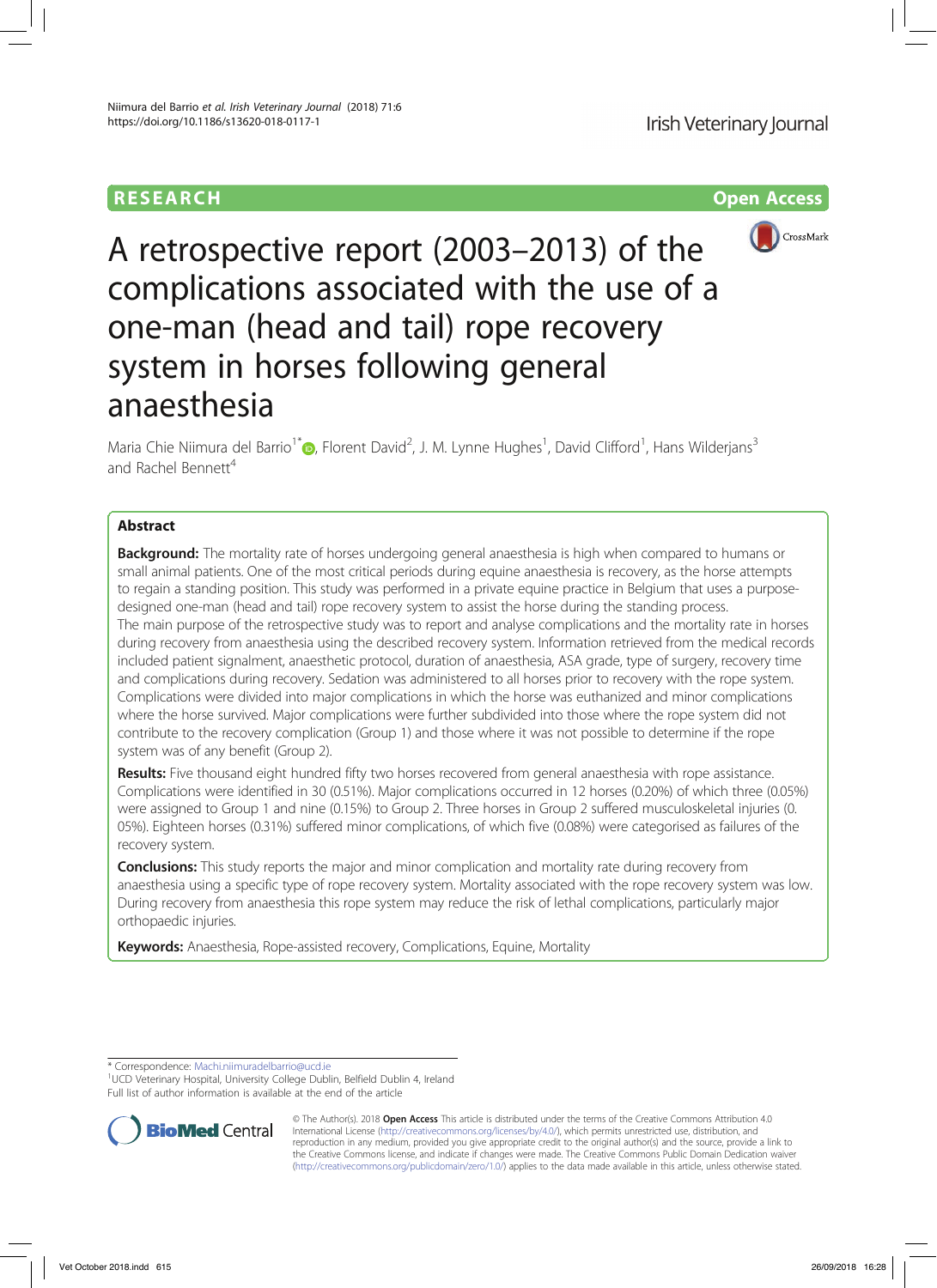## Background

It is well documented that equine general anaesthesia is associated with a relatively high morbidity and mortality rate. The largest equine multi-centre study [1, 2] reported an overall perioperative mortality rate at 7 days of 1.9%, as compared with that reported in small animals (0.17%) [3], and human anaesthesia (0.01%) [4]. Even in totally healthy horses, the mortality rate was 0.9%, and in horses undergoing emergency procedures it was 13.9% (5846/41824) [1, 2]. Other smaller studies report mortality rates as high as 35% and as low as 0.2% [5, 6].

It has previously been highlighted that one of the most critical periods of any anaesthetic is the recovery phase and complications arising intra-operatively, if not managed appropriately, may have a negative impact on the quality of the recovery [7]. Musculoskeletal complications such as fractures, accounted for 25.6% (84/328) and myopathies for 7% (23/328) of all anaesthetic complications in the study by Johnston et al. [2]. Recently, Dugdale et al. (2016) reported a fatal complication rate in recovery of 1% (14/1416), with fractures and dislocations accounting for 71.4% of these deaths [8]. The Dugdale study was the first to analyse factors affecting the quality of recovery. They reported that recovery quality was associated negatively with greater body mass, higher ASA (American Society of Anesthesiologists) grade, longer duration of general anaesthesia and out-of-hours procedures. All horses except for two that underwent general anaesthesia for fracture repair were recovered without assistance. These studies highlight the need to reduce the risk of recovery-associated mortality in horses.

A variety of pharmacological and physical approaches and techniques have been employed in the hope of improving recovery quality and thereby reducing the number of fatalities occurring during the recovery period. Pharmacological techniques aim to prolong recovery and allow the horse to eliminate the inhalant anaesthetic prior to regaining proprioception, and thus ensure a smoother and calmer recovery. Drugs such as alpha<sub>2</sub> agonists injections, propofol or ketamine infusions in combination with alpha<sub>2</sub> agonists infusion have been used; these studies have reported variable effects on recovery quality [9–12].

Santos et al. in 2003 [9] showed that the administration of low doses of the alpha<sub>2</sub> agonists xylazine, detomidine or romifidine IV at the end of anaesthesia prolonged recovery time but improved the quality with less ataxia compared to a control group. The authors stated that the degree of sedation with romifidine was greater, however they did not report that the quality of recovery was better (or worse) compared to the other alpha2 agonists. Woodhouse et al. (2013) compared romifidine and xylazine, at two different doses, as sedatives during recovery [10]. They reported better recovery quality when the higher dose (0.02 mg/kg) of intravenous romifidine was administered. Moreover, Dugdale et al. (2016) also concluded that sedation during recovery was associated with better recovery score; a variety of alpha<sub>2</sub> agonist drugs were used in this study [8]. Steffey et al. [11] investigated the effects of using xylazine (0.03 mg/kg/min) together with a bolus of propofol (0.75 mg/kg) followed by a propofol CRI (0.125 mg/kg/min) for 15 min as sedation for recovery. This combination was shown to improve the quality of transition from lateral recumbency to standing but there was also a potential increase in respiratory depression (hypoventilation, hypoxaemia and apnoea). Wagner et al. [12] failed to show any improvement of recovery quality when xylazine and ketamine CRIs, 20 μg/kg/min and 60 μg/kg/min respectively, were used for 30 min after stopping isoflurane.

The use of different forms of physical support during recovery aim to stabilize or restrain the horse until it achieves a standing position in a stable and coordinated manner. In this way, it is hoped that the risk of lifethreatening musculoskeletal complications is minimised. Physical techniques include relatively simple forms of assistance such as: personnel within the recovery stall manually assisting the horse, use of a deflating air pillow mattress or pad [13]; the application of head and tail ropes [14]; and more complex systems which lift the horse or have a 'weight neutralizing function' such as sling recovery (Anderson Sling) [15], use of a tilt table for recovery [16], and the pool recovery systems (Hydropool or pool-raft system) [17, 18]. All of the above techniques offer documented advantages and potential disadvantages, but no recovery system has completely eliminated the risk of injury to the patient or the personnel who assist in recovery.

A rope-assisted recovery system was designed by clinicians at the Dierenkliniek De Bosdreef, Belgium in 1998 and has been in use since then. This recovery system was designed to improve the quality and consistency of equine recovery and thereby reduce the incidence of complications following anaesthesia and surgery. For the purpose of this study we refer to it as the one-man (head and tail) rope recovery system. This is a simple system that offers some advantages over other assisted systems because it consists of inexpensive components and requires only one person for operation since the tail rope is fixed under tension by using a mountaineering belay device. [14].

Thus far, no publication has reported morbidity and mortality rates associated with the use of a rope-assisted recovery technique in horses. The aim of our study was to report major and minor complications associated with the use of the one-man (head and tail) rope recovery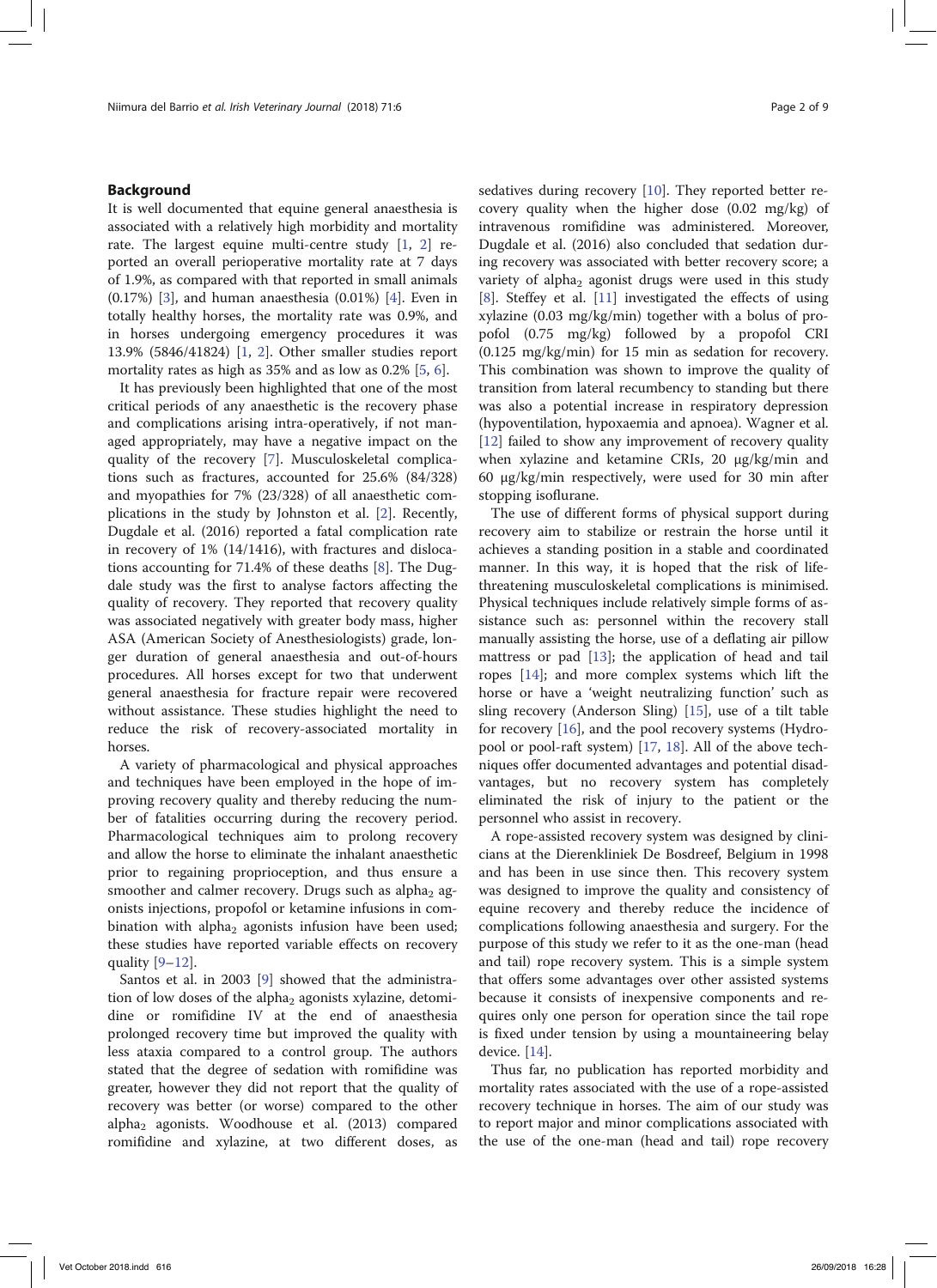system in 5852 horses following general anaesthesia. In particular we wished to isolate fatal musculoskeletal injuries, and suggest some recommendations and limitations for use of the technique.

#### Material and methods

## Inclusion criteria

Anaesthetic records of horses recovered with the oneman (head and tail) rope recovery system from January 2003 until August of 2013 were reviewed and those with a complication recorded in the recovery were identified. All of the data were collected from the practice database where the recording was performed contemporaneously using the 4D computer software programme (Bosdreef in 4 D).

## Data retrieved

Data collected from the medical records were: patient signalment (breed, sex, age and body weight); preanaesthetic evaluation (i.e. heart rate, respiratory rate, capillary refill time, body temperature, packed cell volume and ASA grade of physical status (Table 1); procedural information (date of admission to the hospital, date of surgery, surgical procedure, duration of anaesthesia and duration of recovery), nature of the procedure (elective, emergency); anaesthetic protocol (premedication, induction, maintenance, analgesic techniques intraoperatively, treatment of hypotension when mean arterial blood pressure was below 70 mmHg) and description of recovery. Information regarding complications during recovery and whether or not the horse survived were retrieved from the medical files.

#### Anaesthesia monitoring

Heart rate, respiratory rate and invasive blood pressure were monitored. Arterial blood gas analyses were recorded every 30 min while electrocardiography and pulse oximetry were monitored continuously and recorded every ten minutes throughout anaesthesia. If mean arterial blood pressure dropped below 70 mmHg, dobutamine infusion was administered intravenously (IV) to effect, commencing at 0.5 μg/kg/min. Horses

Table 1 ASA (American Society of Anesthesiologists) grade of physical status

| Category         | Physical Status                                                               |
|------------------|-------------------------------------------------------------------------------|
| ASA 1            | Normal healthy patient                                                        |
| ASA <sub>2</sub> | Patient with mild systemic disease                                            |
| ASA 3            | Patient with severe systemic disease that is not a constant<br>threat to life |
| ASA 4            | Patient with severe systemic disease that is a constant threat<br>to life     |
| ASA 5            | Moribund patient not expected to survive with or without<br>surgery           |

were mechanically ventilated using a large animal ventilator (Mallard Large Animal Anaesthetic Model 2800 C, Mallard Medical, Redding CA) and tidal volume, peak inspiratory pressure and respiratory rate were adjusted to maintain normocapnia (end tidal carbon dioxide between 35 and 45 mmHg or 4.5 and 6 kPa).

## Recovery procedure and operation of the rope recovery system:

All horses were routinely sedated in recovery with IV xylazine, butorphanol or romifidine. Selection of the sedative(s) was based on the anaesthetist's preference. Lights were turned on or off at the discretion of the anaesthetist. The bladder of each horse was catheterised during anaesthesia to enable it to be emptied prior to recovery. At the end of surgery all horses were transferred to a  $4.5 \times 2.6$  m recovery box where they were recovered with the rope recovery system. Using the hoist, the horse was positioned in lateral recumbency (parallel to the long axis of the recovery box, opposite to the doors) with the operated leg (when applicable) uppermost, and the hind quarters positioned in a corner. This positioning ensured the shortest distance from the tail knot to the tail pulley system. Using an inelastic marine rope, a selftightening knot was then placed on the tail, just distal to the last caudal vertebra. The other end of the tail rope was run through a carabiner attached to a builtin metallic ring secured to the wall above the tail. The tail rope was then run through a mountaineering belay device positioned outside the recovery box (Grigri®, Petzl, France). The Grigri® was closed according to the manufacturer's recommendations (where horse = climber) and secured to the outside wall via another carabiner attached to a built-in metallic ring. Finally, maximum tension was applied on the tail rope via the Grigri® in preparation for recovery. The head rope was secured to the head collar using a quick release knot, and then run through a carabiner attached to a built-in metallic ring secured to the wall above the head. The head rope was brought outside the recovery box stall to the operator's hands. Initially, the operator maintained tension on the head collar to reduce swinging of the head and neck and prevent the horse achieving sternal recumbency. Once the operator considered that the horse had adequate strength and coordinated movements, the head rope was slightly loosened to allow the horse to use its head and neck to swing into sternal recumbency and eventually a standing position. It was important that the operator allowed movement of the head but at the same time provided some tension on the rope. Although there was no need to adjust the Grigri® during recovery, easy access to it was ensured for safety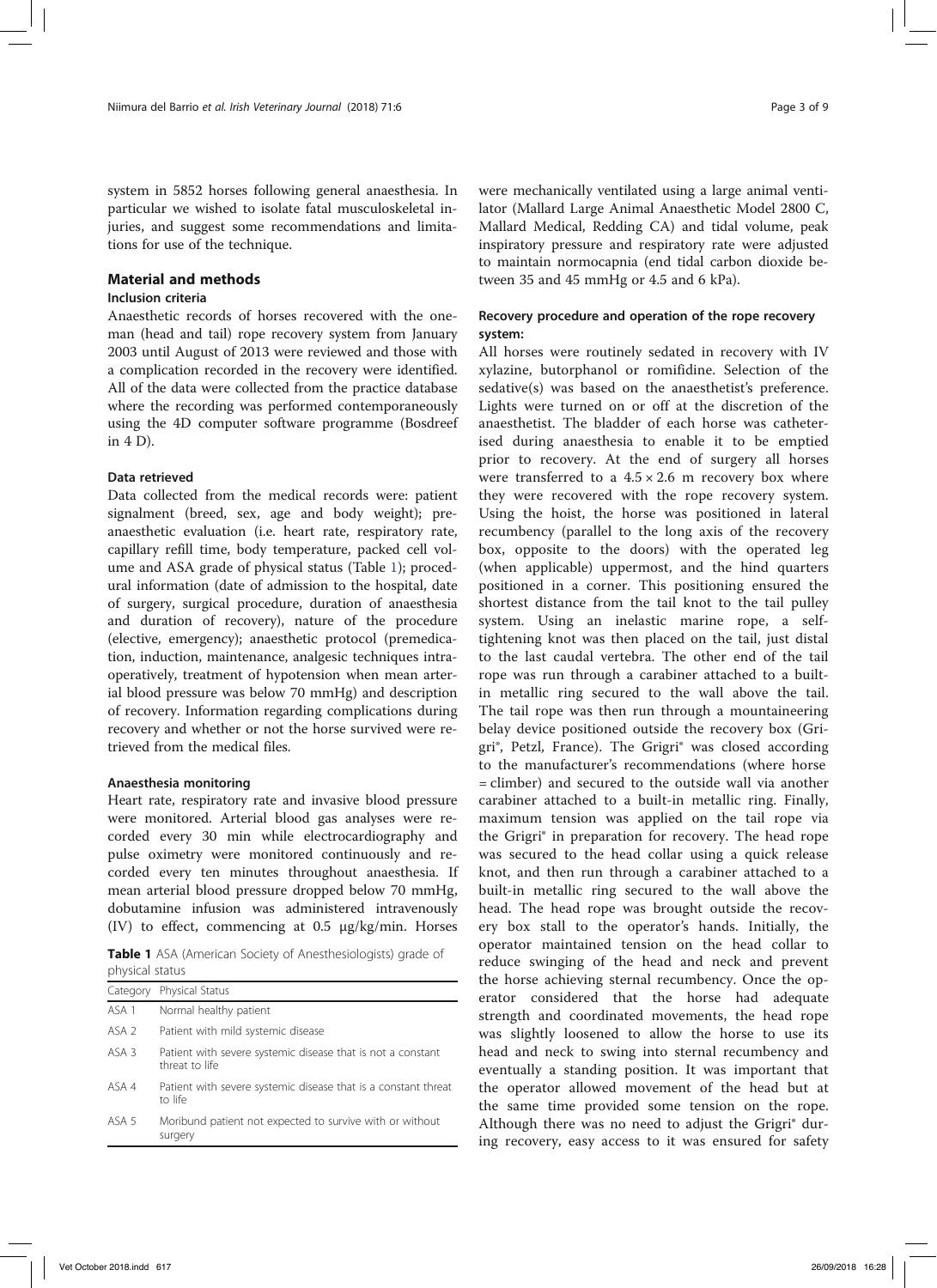reasons. Once the horse was standing and steady, the Grigri® and then the head rope were progressively loosened until the horse could stand free. It was routine practice to maintain the recovery area as quiet as possible in order to avoid disturbing the horse during this period.

Complications recorded during recovery and any specific problems which occurred during recovery were described. Complications were subsequently divided into 2 groups: major complications where the horse died or was euthanized; or minor complications such as head/ tail rope failure, facial nerve neuropathy, minor cuts, lacerations or abrasions from which the horse survived. Major complications were further subdivided into those where the rope system did not contribute to the recovery complication (Group 1) and those where it was not possible to determine if the rope system was of any benefit (Group 2).

#### Descriptive statistics

Data were assessed for normality (Shapiro Wilk test) and expressed as either mean ± standard deviation (SD) or median (minimum and maximum range) where appropriate.

#### Results

Over the nine and half year period, 5852 general anaesthetics were performed in which the one-man (head and tail) rope system was used to assist recovery. A total of 30 horses were identified as experiencing complications during recovery (0.51%). Details of the patient signalment, surgical procedure, anaesthetic protocol and recovery outcome are detailed below.

#### Signalment

Among horses suffering complications, the breeds represented were Warmblood (24), Friesian (2) and one of each of crossbred, Belgium Riding Pony, Thoroughbred, and one horse in which the breed was not recorded. There were 17 mares, 11 geldings and 2 stallions with a mean age of  $8.9 \pm 4.65$  years. There was one horse with no age recorded. Mean weight was  $522 \pm 90$  kg.

#### Procedure

Table 2 provides details of the surgical procedures performed in all the horses that suffered major complications during recovery. Fourteen surgeries were elective, twelve were emergencies and in four horses this information was not recorded. The median duration of anaesthesia was 98 min (range 40–300 min). The duration of one procedure was not recorded. ASA grade varied from I to IV, five horses were not assigned a status. Twelve horses were ASA I, seven were ASA II, four were ASA III and two were ASA IV.

#### Anaesthetic protocol

Premedication and induction agents were recorded for 29 of the 30 horses that experienced complications. Premedication consisted of: acepromazine, butorphanol and detomidine (11 horses); detomidine (6 horses); acepromazine and romifidine (3 horses); acepromazine and detomidine (3 horses), romifidine (2 horses); and one each of xylazine and butorphanol, detomidine and butorphanol, medetomidine alone and xylazine alone. Anaesthesia was induced with ketamine and midazolam in 24 horses or with ketamine and diazepam in 5 horses. Anaesthesia was maintained in 28 horses with isoflurane in oxygen in combination with a constant rate infusion (CRI) of detomidine (15 horses), lidocaine (9 horses), medetomidine (2 horses), medetomidine combined with lidocaine (1 horse) and romifidine, ketamine and guaifenesin (1 horse). In two horses there was no record of drugs used for anaesthesia maintenance.

Analgesic drugs administered were at the anaesthetist's discretion and comprised: morphine (7 horses), methadone (7 horses), butorphanol (1 horse) or buprenorphine (1 horse). All horses received a non-steroidal antiinflammatory drug prior to surgery (phenylbutazone in 4 horses, flunixin meglumine in 2 horses and drug not specified in the remainder) or local analgesic block with lidocaine (1 horse) or bupivacaine (2 horses).

In 25 horses the drugs used in recovery were recorded: 21 were sedated with xylazine, two with butorphanol and one each with romifidine and butorphanol. Duration of recovery was recorded in 23 horses; median duration was 54 min (18–203).

## Recovery outcome

From the total of 5852 horses undergoing anaesthesia and recovered with rope recovery system, 30 (0.51%) suffered complications. Major complications occurred in 12 horses (0.20%) of which three were assigned to Group 1 (0.05%) and nine to Group 2 (0.15%), (Table 2), whilst minor complications occurred in 18 horses (0.31%) (Table 3).

Twelve horses suffered major complications from which they died or euthanasia was necessitated (Table 2): three suffered cardiac arrest, three developed myopathies, two sustained fractures, two horses developed systemic complications (one each of metabolic acidosis and presumed 'malignant hyperthermia' with myopathy), one experienced respiratory arrest and one suffered an open joint dislocation. Of these 12 horses, six were anaesthetised for exploratory laparotomy due to symptoms of colic and five were mares between 15 and 19 years of age.

Three of the 12 horses (1, 2, and 3) were assigned to Group 1. Two of these horses died prior to making any attempt to stand, therefore the rope-assisted recovery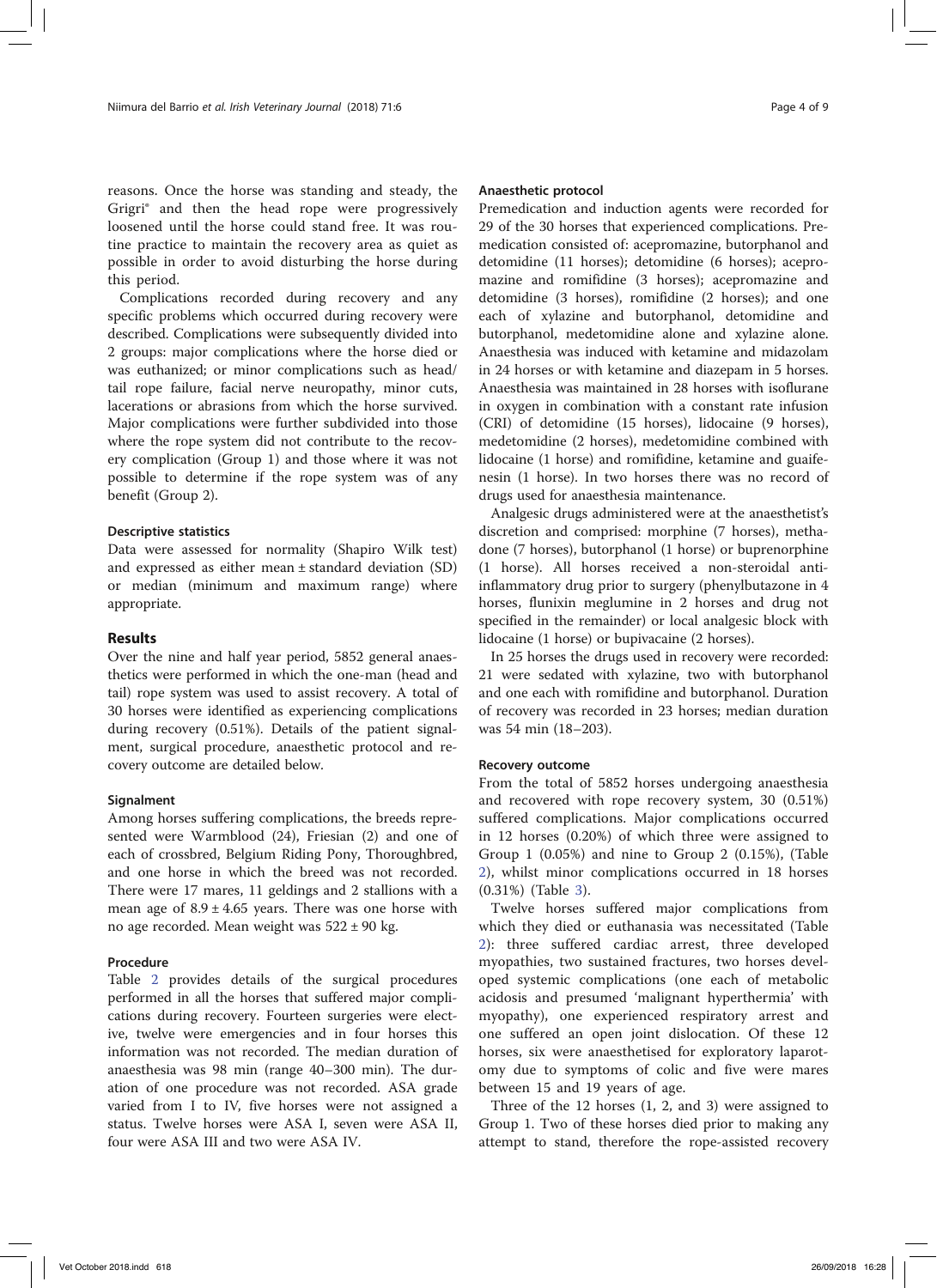| No             | Age (years)    | Gender  | Procedure        | Anaesthesia<br>(minutes) | Complic           | Death  | Stood | Group          |
|----------------|----------------|---------|------------------|--------------------------|-------------------|--------|-------|----------------|
|                | 6              | Mare    | Ex lap           | 76                       | CPA               | Sudden | No    |                |
| 2              | 15             | Mare    | Ex lap           | 123                      | CPA               | Sudden | No    |                |
| 3              | 5              | Gelding | Ex lap           | 194                      | <b>CPA</b>        | Sudden | Yes   |                |
| $\overline{4}$ | 19             | Mare    | Fracture repair  | 300                      | CPA               | Sudden | Yes   | $\overline{2}$ |
| 5              | 12             | Mare    | Neurectomy       | 76                       | Myopathy          | Euth   | Yes   | $\overline{2}$ |
| 6              | 9              | Mare    | Tooth extraction | 131                      | Myopathy          | Euth   | Yes   | 2              |
| 7              | 0.8            | Filly   | Maxillary cyst   | 131                      | Syst dist         | Euth   | Yes   | $\overline{2}$ |
| 8              | $\overline{7}$ | Gelding | Cast change      | 40                       | Syst dist         | Euth   | Yes   | 2              |
| 9              | 10             | Mare    | Ex lap           | 115                      | Myopathy          | Euth   | No.   | $\overline{2}$ |
| 10             | 15             | Mare    | Ex lap           | 194                      | Joint dislocation | Euth   | Yes   | $\overline{2}$ |
| 11             | 16             | Mare    | Ex lap           | 105                      | Fracture          | Euth   | Yes   | $\overline{2}$ |
| 12             | 18             | Mare    | Wound repair     | 96                       | Fracture          | Euth   | No.   | 2              |

Complic complications, CPA Cardio Pulmonary Arrest, Ex lap Exploratory laparotomy, Euth euthanised, Syst dist Systemic disturbance

Details of the 12 horses that suffered major complications leading to death/euthanasia following general anaesthesia and recovery with the one-man (head and tail) rope recovery system. Group 1 – the rope recovery system did not contribute to the recovery complication. Group 2 – it was not possible to determine if the rope system was a contributing factor to the complication

system played no role in their recovery quality. Horse 1 was a six year old mare, whilst, Horse 2 was a pregnant broodmare in her tenth month of gestation. Horse 3 had a good quality of recovery; however respiratory problems during recovery were exhibited and the horse died after it stood up. No post-mortem examination was performed but laryngeal collapse was suspected.

The remaining nine horses, (equivalent to 0.15% of all recoveries during the study period) recovered from

Table 3 Details of minor complications in horses following recovery with the one-man (head and tail) rope recovery system following various surgical procedures

| N              | Complications     | Additional comments              | Surgical procedure         |
|----------------|-------------------|----------------------------------|----------------------------|
| 5              | Equipment failure | Loose halter                     | Exploratory laparotomy     |
|                |                   | Tail hair broke                  | Sarcoid removal            |
|                |                   | Tail hair broke                  | Tooth extraction           |
|                |                   | Tail rope slipped off            | Castration                 |
|                |                   | Facial paralysis                 | Wound closure              |
| $\overline{4}$ | Poor quality      | Fell down after standing         | Arthroscopy                |
|                |                   | Several attempts to stand        | Arthroscopy                |
|                |                   | Lost shoe and broke hoof<br>wall | Sarcoid removal            |
|                |                   | None                             | Arthroscopy                |
| 3              | Long recovery     | None                             | Tumour removal             |
|                |                   | None                             | Exploratory laparotomy     |
|                |                   | Cardiac arrest. Resuscitated     | Arthroscopy                |
| 2              | Excitation        | Respiratory problem              | Neurectomy                 |
|                |                   | Wound to coronary band.          | Desmotomy/Neurectomy       |
| $\overline{2}$ | Myopathy          | None                             | Exploratory laparotomy     |
|                |                   | None                             | Metatarsal fracture repair |
| $\mathbf{1}$   | Restless          | Dog-sitting position             | Eye surgery                |
|                | Hindlimb Weakness | None                             | Mandibular fracture        |

N (number of horses)

Details of the 18 horses that suffered minor (non-fatal) complications following general anaesthesia and recovery with one-man (head and tail) rope recovery system, and surgical procedures carried out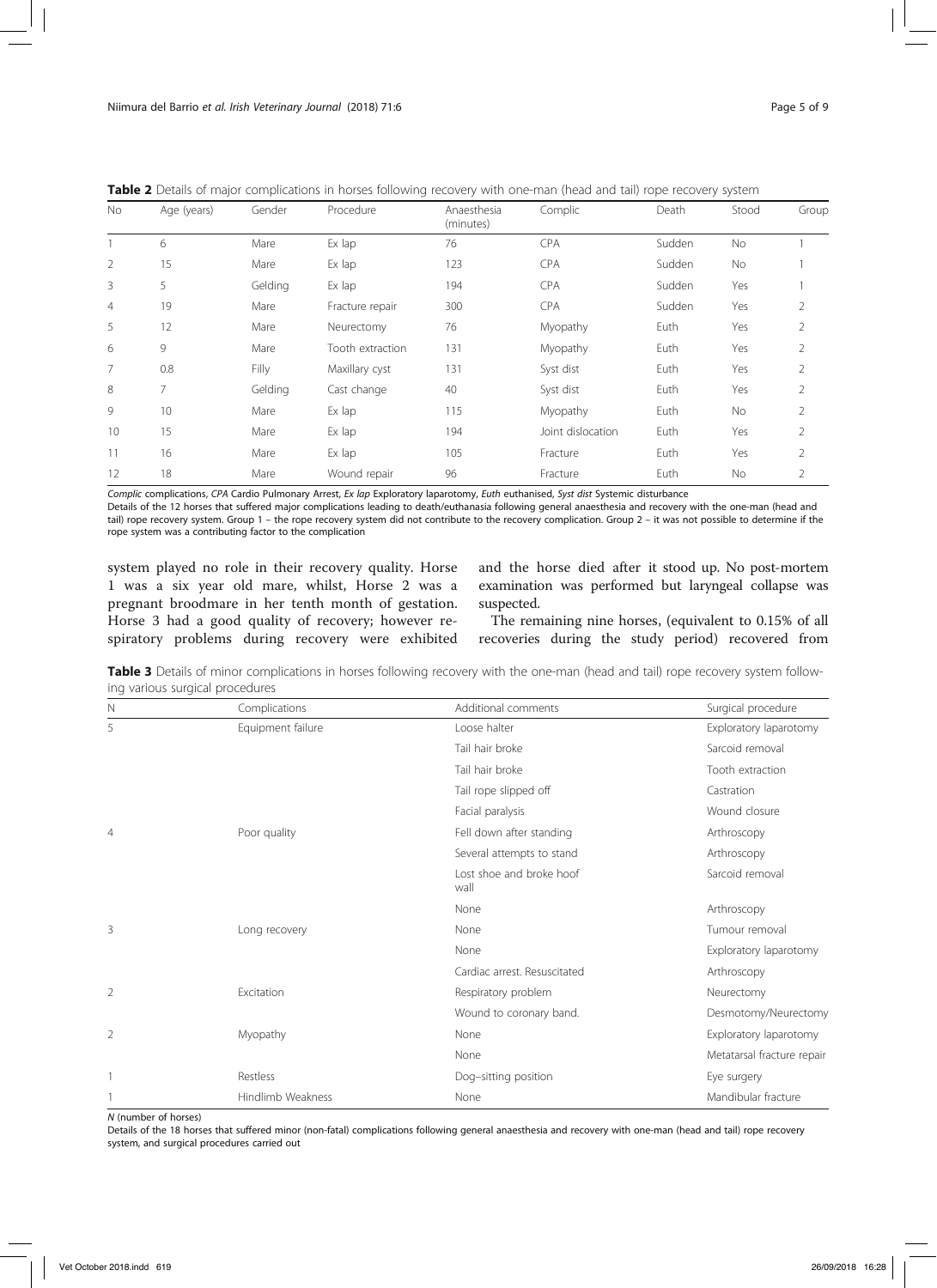general anaesthesia but were euthanised several hours or days later due to a poor prognosis. These horses were assigned to Group 2 since the involvement of the recovery system upon the development of the condition (and subsequent euthanasia) could not readily be excluded. Only three of the horses assigned to Group 2 suffered musculoskeletal injuries (0.05%). Horse 4 (no ASA assignment) was a 19 year old mare presenting for repair of a severely comminuted articular fracture of the first phalanx and distal limb cast placement. Despite several attempts to stand with the aid of the rope recovery system, these were unsuccessful. The decision was taken to release this mare from the ropes and leave her to recover freely. The mare was assigned to Group 2 since the rope recovery system may have adversely affected recovery quality. This horse died within 24 h of surgery and is believed to have suffered from severe myopathy and cardiac arrest. The exact cause is unknown as no post-mortem was performed. Horse 5 underwent fasciotomy and neurectomy of the deep branch of the lateral metatarsal nerve. The mare developed myopathy and hyperthermia with metabolic acidosis during recovery and was euthanised 3 days after surgery. Horse 6 was excited, ataxic during recovery and developed myopathy and neuropathy. It stood up two hours after the end of the procedure with the assistance of the rope recovery system and a sling. This horse was subsequently euthanised two weeks following the initial surgery after several episodes of recumbency and inability to stand up without the help of the sling. Horse 7 became very excitable during recovery, developed metabolic acidosis and neurological signs. Despite intensive medical therapy for four hours following anaesthesia, no improvement was noted and the decision was taken to euthanise her. Horse 8 had a smooth recovery and stood up; however, 30 min later the horse suddenly became very excited, reared on its hind limbs and scrambled against the wall. It was sedated with romifidine and butorphanol but remained excited and developed possible malignant hyperthermia. Due to the poor prognosis of the initial complaint and complications the horse was euthanised. Horse 9 (ASA III) presented with abdominal pain and underwent exploratory laparotomy surgery. The horse developed severe myopathy and possible neuropathy in recovery. She was unable to stand and was euthanised the day after surgery. The following three horses were euthanised due to the severity of the musculoskeletal injury suffered. Horse 10 (ASA III) suffered an open luxation of the hock during recovery. Horse 11 (ASA IV) fractured her tibia in recovery and was euthanised. Horse 12 (ASA II) had a history of recurrent airway obstruction and was very excited during induction and recovery. She

sustained a fracture of the right third metacarpal bone necessitating euthanasia.

## Minor complications

Eighteen horses suffered minor complications during the recovery (Table 3); none of them resulted in death. Five of the total cases (0.08%) were associated with failure of equipment and/or technique (loose head collar, tail hair breakage, tail knot slippage, facial paralysis).

## **Discussion**

To the authors knowledge this is the first retrospective study that documents specific problems occurring in the anaesthesia recovery period in horses. This large singlecentre study reports a low minor complication and mortality rate when horses were sedated prior to recovery and assisted to stand with the head and tail rope system described above. This rope recovery system is suitable for use in any equine practice with a recovery stall.

A retrospective study published in 1993 focused on the identification of complications related to equine anaesthesia, with an emphasis on the recovery period [7]. In that study, the authors reported an overall complication rate of 1.4% (19/1314) and a mortality rate in recovery of 0.6% (8/1314) [7]. Eighteen horses developed problems whilst in recovery, mainly due to myopathy, neuropathy and/or fractures [7]. Dugdale's recent study [8] documented intra-operative mortality during equine anaesthesia and, in addition, the complications which occurred in 4% of horses (58/1416) during the recovery period (from the time the horse entered the recovery box to the time it returned to its stall) were described. Complications were divided into mild (1.62%; 23/1416), moderate (0.56%; 8/1416), major (0.92%; 13/1416), and those horses that died or were euthanised due to anaesthetic recovery complications (0.99%; 14/1416). The authors identified factors that contributed to poor quality recovery or conversely improved recovery quality [8]. In neither of the above studies was an assisted recovery system used.

While we appreciate the difference in caseload, anaesthetic protocols and horse population between our study and that of Dugdale et al. [8], fewer horses experienced complications during recovery in our large study i.e. the overall complication rate was 0.51% (30/5852) with a 0.20% mortality/euthanasia rate (12/5852) when the oneman (head and tail) rope system was used.

We classified complications in our study as major (12 horses) or minor (18 horses). Of the major complications we reported, three suffered musculoskeletal injuries (0.05%) (2 fractures and 1 joint dislocation). This type of complication could be truly associated with a failure of the system to prevent lethal injuries, as the other complications i.e. myopathy and systemic disease, usually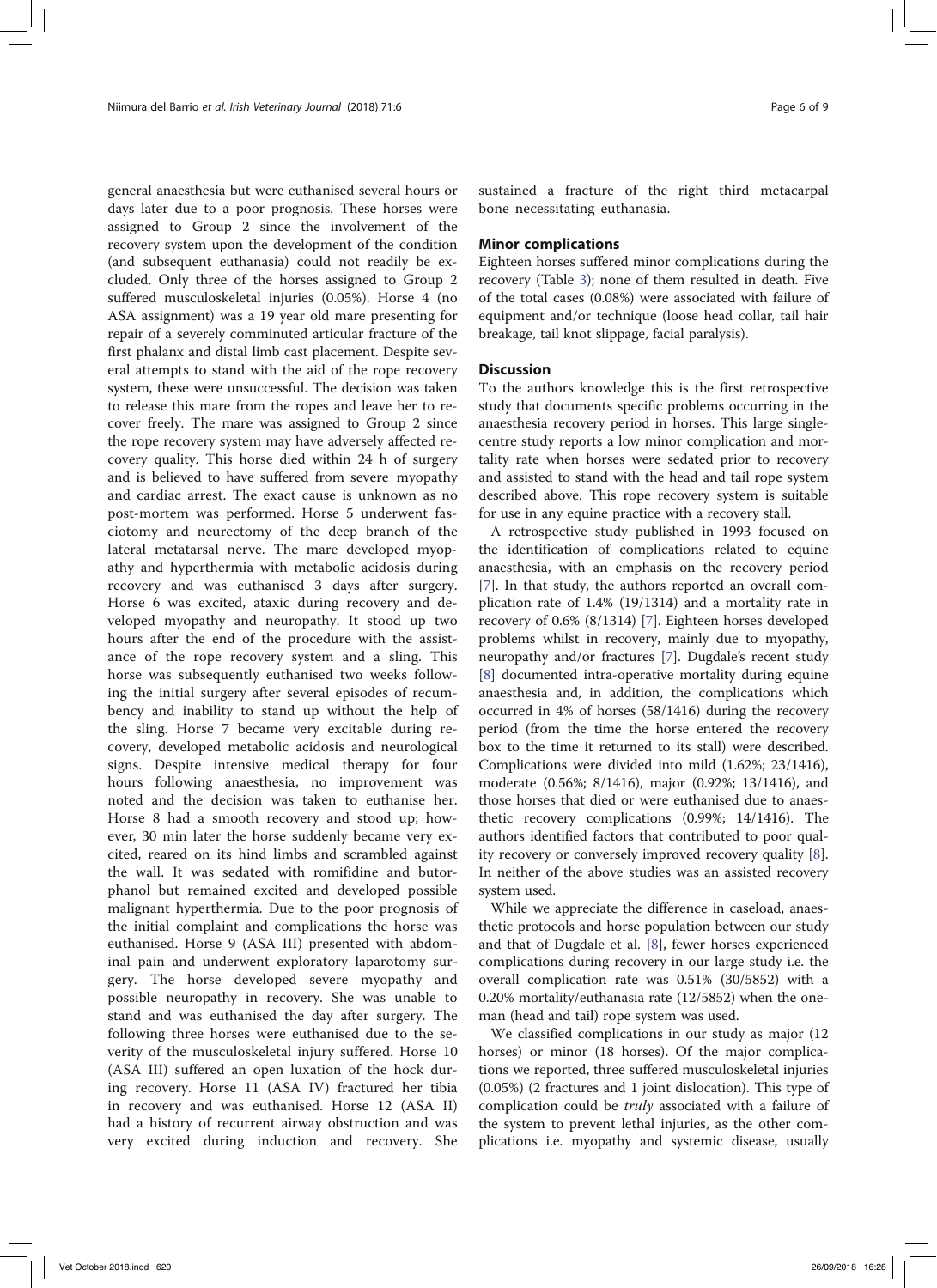develop intra-operatively but only become evident during recovery period. Four of these horses were mares and considered geriatric [19] (range 15–19 years of age). It has previously been suggested that brood mares are at an increased risk of developing orthopaedic problems following anaesthesia because of decreased bone strength [20]. Records from the practice did not indicate if mares were pluriparturient or not and therefore we cannot deduce whether other factors unrelated to their age influenced the outcome. Notwithstanding this limitation, the occurrence of problems in older mares concurs with other reports [6, 20]. These animals may require greater assistance than this rope recovery system can provide and the authors suggest that mares of this age or older should be recovered with a more supportive system such as a sling (e.g. 'Anderson Sling' or 'Large Animal Lift'). In addition, it may be beneficial if improved methods of assessing bone density in horses are developed so that risk may be quantified pre-operatively [20, 21]. In the meantime, owners should be informed of the increased risk of poor recovery and fractures in older mares.

Four horses experiencing major complications were described as excited or stressed during recovery and the rope recovery system may have adversely affected recovery quality in these animals. Previous studies identified temperament as a critical factor influencing recovery quality where horses with higher temperament scores (i.e. less placid) had worse recoveries [22, 23]. Unfortunately, in this practice, temperament was not scored, and non-docile individuals were not identified in advance. It is possible that the use of this rope recovery system may not be well suited to excitable or unhandled horses. Alternatively, identification of nervous horses and the judicious use of acepromazine and alpha<sub>2</sub> agonists for premedication [2] and during recovery [9] may further reduce the risk of complications during recovery. Training on the ropes prior to induction of anaesthesia may also improve acceptance of this rope recovery system in nervous horses.

In our study five horses had major or minor complications following facial and /or dental surgery: this seems to be an over-representation given the caseload in this practice (60% orthopaedic, 34% soft tissue, 6% wound repair). It is unclear whether animals undergoing procedures of the head experience a greater degree of pain or disorientation in recovery, or if the rope recovery system (i.e. head collar with attached rope) resulted in an increased pressure on the head. Two of these horses were euthanised: one horse underwent a tooth extraction and the other had an invasive maxillary cyst removed. Both of these animals received analgesia with morphine and detomidine CRI; however, in neither of them were nerve blocks performed. Wilson et al. reported the use of detomidine CRI for standing chemical restraint and analgesia of horses undergoing surgical procedures [24]. Interestingly, the authors noted that head surgeries required additional doses of sedative and analgesic drugs [24]. They concluded that detomidine CRI alone did not provide adequate analgesia for procedures of this region of the body. Parviainen and Trim [25] also reported that horses undergoing ocular surgery (enucleation or surgery of adnexa/eye) had worse recoveries than horses undergoing general anaesthesia for splint bone excision. They proposed that the poor quality of recovery was related to pain from ocular surgery, or in some animals the sudden loss of vision in one eye causing disorientation. We suggest that inadequate analgesia may contribute to a poorer quality recovery in horses undergoing procedures of the head. Therefore, we recommend a multi-modal analgesic technique using opioids, appropriate nerve blocks with local anaesthetics (where possible), anti-inflammatory drugs and alpha agonistsadrenoceptor agonist infusions for analgesia, and sedation during the recovery period of this type of cases.

In five cases where minor complications occurred this was attributed to rope, equipment and/or technique malfunction (loose halter, facial nerve paralysis, tail hair breakage, tail support failure). Some of these minor complications could have been easily avoided. For example, it is essential that a variety of different sized head collars are available to ensure there is an appropriate size that fits the horse population; this avoids the loss of restraint/support when the horse attempts to stand if the head collar is loose. Facial nerve paralysis due to the head collar can be avoided by padding the area between the head collar and the facial nerve of the dependent side of the head; alternatively, an inflated tyre tube can be positioned underneath the horse's head, and only head collars without metallic buckles should be used. This type of recovery system cannot be used effectively if the tail hair is of poor quality or the tail is very short. Tail hair breakage can be avoided by releasing the tension of the tail rope once the horse is standing, since some horses fight or resist the ropes when they stand up. Tail support failure can be avoided by ensuring an appropriate knot and use of rope material that does not slip. Horses should not be left unattended once they are standing until ropes are removed (usually less than 30 min after standing). It is recommended that the integrity of the system is assessed daily (ropes, belay, pulleys, and halter) and maintenance carried out on a regular basis. Finally and very importantly, personnel using this equipment should have appropriate training prior to using it.

A number of other factors may contribute to the low complication rate we report here. Firstly, at this practice, most horses received an alpha<sub>2</sub> agonist CRIs during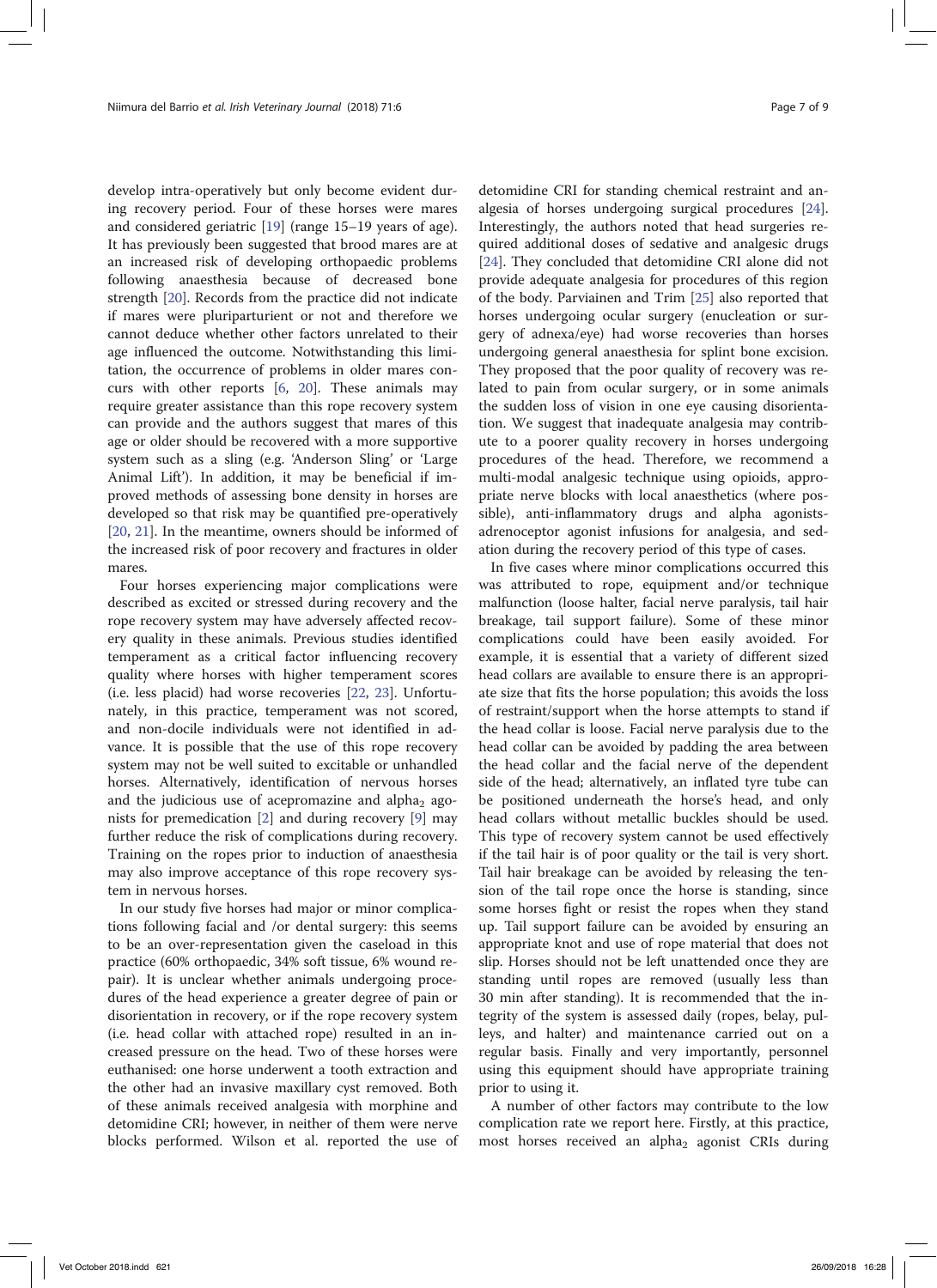anaesthesia: this has not been reported in earlier anaesthetic mortality studies. These drugs are known to have a significant anaesthetic-sparing effect [26–28], which may contribute to a reduction in the risk of complications during recovery. In addition, all horses received sedation in recovery, and the use of sedation early in recovery is associated with significantly better recovery scores [8]. We speculate that the use of the described rope recovery system in combination with sedative drugs ensures better recovery quality, although a prospective study with a control group would be required to confirm this. Moreover, the urinary bladder of all our horses was emptied prior to recovery; this may lessen discomfort in the recovery period, prevent precocious attempts to stand and improve the horse's footing as the floor remains free from urine. In addition, the small recovery box used at this practice may be of benefit although this is not supported by the current literature.

The majority of horses experiencing complications in our report were Warmbloods and this in agreement with the predominant type of horse presented to this clinic. Woodhouse et al. [10] reported that Arabian horses had a poorer quality recovery when compared with other types of horse, arguably due to a more unpredictable temperament. It remains unclear whether Warmblood horses are calmer and more stoical than other horse breeds. Further studies using the system with a greater diversity of horse types and temperaments may help to answer this question.

Currently assisted recovery is often employed to improve outcome, predominantly in higher risk cases (e.g. fracture repair) [2]. However, no study has truly determined the effectiveness of assisted recovery in reducing complications. The use of assisted recovery techniques varies geographically. In the largest multicentre equine anaesthetic mortality study no differentiation between the use of assisted and unassisted recovery and the associated incidence of mortality was reported [2]. In that study, approximately 32% of complications were of musculoskeletal origin [2]. In the largest single-centre equine mortality study Bidwell et al. [6] reported an overall intra-operative mortality of 0.12%, with this rising to 0.24% when problems post-operatively (up to 7 days after anaesthesia) were included. In the latter study a form of assisted recovery was used routinely, with ropes attached to the head collar and the tail and recovery assisted by two people positioned inside the recovery box [6]. The latest anaesthetic mortality study by Dugdale et al. [8] documented a 1% mortality rate in recovery where horses were allowed to recover unassisted (mostly following orthopaedic procedures). Notwithstanding the differences between our studies and that of Dugdale et al., we suggest that the routine

use of a rope-assisted recovery system such as that described herein may be associated with fewer orthopaedic complications.

## Conclusion

In conclusion, we report a complication rate of 0.51% and a mortality rate of 0.20% in horses recovering from general anaesthesia when a purpose designed one-man (head and tail) rope recovery system was used in 5852 horses in a private equine clinic. The low mortality rate (0.15%) recorded in Group 2 where the rope recovery system failed to prevent a fatal complication could, at least in part, be attributed to routine sedation just prior to recovery and to the type of rope recovery itself. Older mares are at higher risk of suffering fractures in recovery and the use of this rope recovery system may not be sufficient to eliminate these complications in that subpopulation. Based on these data the authors propose that the use of this rope recovery system contributes to an improvement in recovery quality when compared to studies where recovery was unassisted and may compare very favourably with other assisted recovery systems. However, the retrospective nature of this study, the variety of drugs used, the lack of control group and randomisation are limitations of the study. There is an inherent bias in the breed of horses since Warmbloods were over-represented in this clinic. A prospective multi-centre study with a greater variety of horse breeds and procedures would allow a more objective assessment of the one-man (head and tail) rope recovery system.

#### Acknowledgements

Not applicable

#### Funding

UCD teaching fund grant for David Clifford's travel expenses.

#### Availability of data and materials

The datasets used and/or analysed during the current study are available from the corresponding author on reasonable request.

#### Authors' contributions

MCNdB: writing the manuscript. FD: research idea, guidance for collection of data, correction of the manuscript and description of the technique. LH: provided funding to collect data, writing and correction of the manuscript. DC: data collection, correction of the manuscript. HW: research idea, provision of data, correction of the manuscript and description of the technique. RB: research idea, guidance for collection of data, writing and correction of the manuscript. All authors read and approved the final manuscript.

#### Ethics approval and consent to participate

Not applicable

#### Consent for publication

Not applicable

#### Competing interests

HW designed the rope recovery system which is in use at the clinic. The authors declare that they have no competing interests.